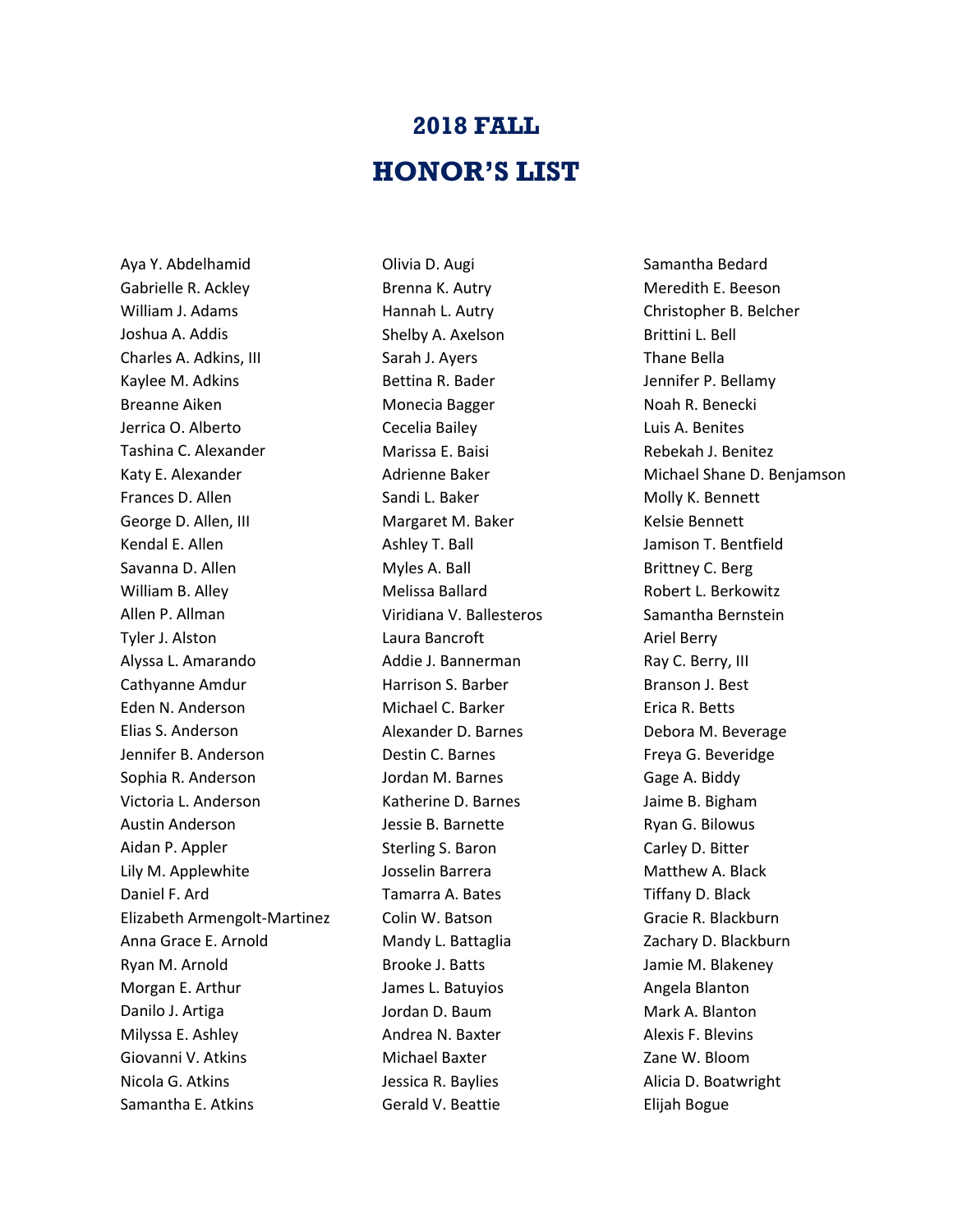Shannon L. Boling Jason J. Bolsoy Stephanie E. Bolsoy Zachary R. Bonds Aubrey T. Bordeaux Bryce R. Borders Bailey B. Borkowski Kashsonia Boston Victoria Botello Lindsey C. Bowen Richard C. Bowie Alexis L. Boykin Haley M. Boyle Brittany A. Bracht Katherine M. Brackin Jason A. Bradley Kayla M. Bradley Lydia Bradshaw Kaitlyn M. Brannin Julianna E. Breit Dalton M. Brewer Madelyn E. Briceno Megan A. Bright Sherry L. Brink Samantha F. Brinson Lauren M. Britt Ernest T. Brittain Allison F. Brittingham Andrew W. Broadbent Erika L. Brodine Taylor M. Brouillette Hailey K. Broussard Aaron J. Brown Audrey A. Brown Brittany Brown Hope A. Brown Kyle D. Brown Leah B. Brown Samantha N. Brown Savannah P. Brown Anna L. Bruton Breck H. Bryan Leigh Bryant

Gianni R. Buffalino Katherine E. Bullard Dakota Bullock Sydney Bullock Sarah E. Burdette Vakiya T. Burke Josh T. Burn Kayla M. Burrows Adrian N. Burrus Megan E. Burton Keenan Bushinski Amara R. Butler Ashley P. Byrd James G. Cain Thomas A. Cameron Christina F. Campbell Hannah M. Campbell Devin Campbell Jordan Camperud Kristian N. Cannady Lindsey J. Cannella Christopher G. Canny Marisol Cantu Robert N. Capalbo Clinton A. Cardwell Lauren T. Carey Camille V. Carr Caylic O. Carr Cherokee B. Carroll Connor P. Carroll Grace Carroll Lisa J. Carter Madison M. Carter Maria J. Carvajal Andrea L. Case Allyson E. Casey Mary-Hannah Cashion Grace M. Casteen Lily E. Castor Nicole R. Castoro Carleigh N. Causey Lauren R. Caveness Kaelan Cerbone

Katherine M. Chappell Lisa M. Cheramie Lindsey K. Childs Fausto S. Chirinos Irene Cho Tiffany E. Christensen Sheena Christy Rachel C. Ciaramella Larry O. Clare Julie B. Clark Madison Clark Telisa Claudio Kerah E. Clawson Caleb A. Cleveland Dominic T. Clinch Nathan G. Cochrane Melissa L. Coe Frances E. Coleman Travis Coley Craig Colison Arthur L. Colley Jessica L. Collins Robyn F. Collins Thomas C. Collins Maria F. Congema Charles C. Conley Mary R. Conley Smith Daniel W. Cook Dayna L. Coon-Shapiro Elizabeth A. Cooper Isabel Cooper Raime C. Cooper Robert A. Coppock Paulina Cordova Vergara Jordan R. Cornelius Lois E. Corum Maeve C. Cosgrove Katie L. Coston Jonathan T. Cotten Ashley K. Cottle Brittany L. Cottle Ethan Cottle Hannah A. Cotton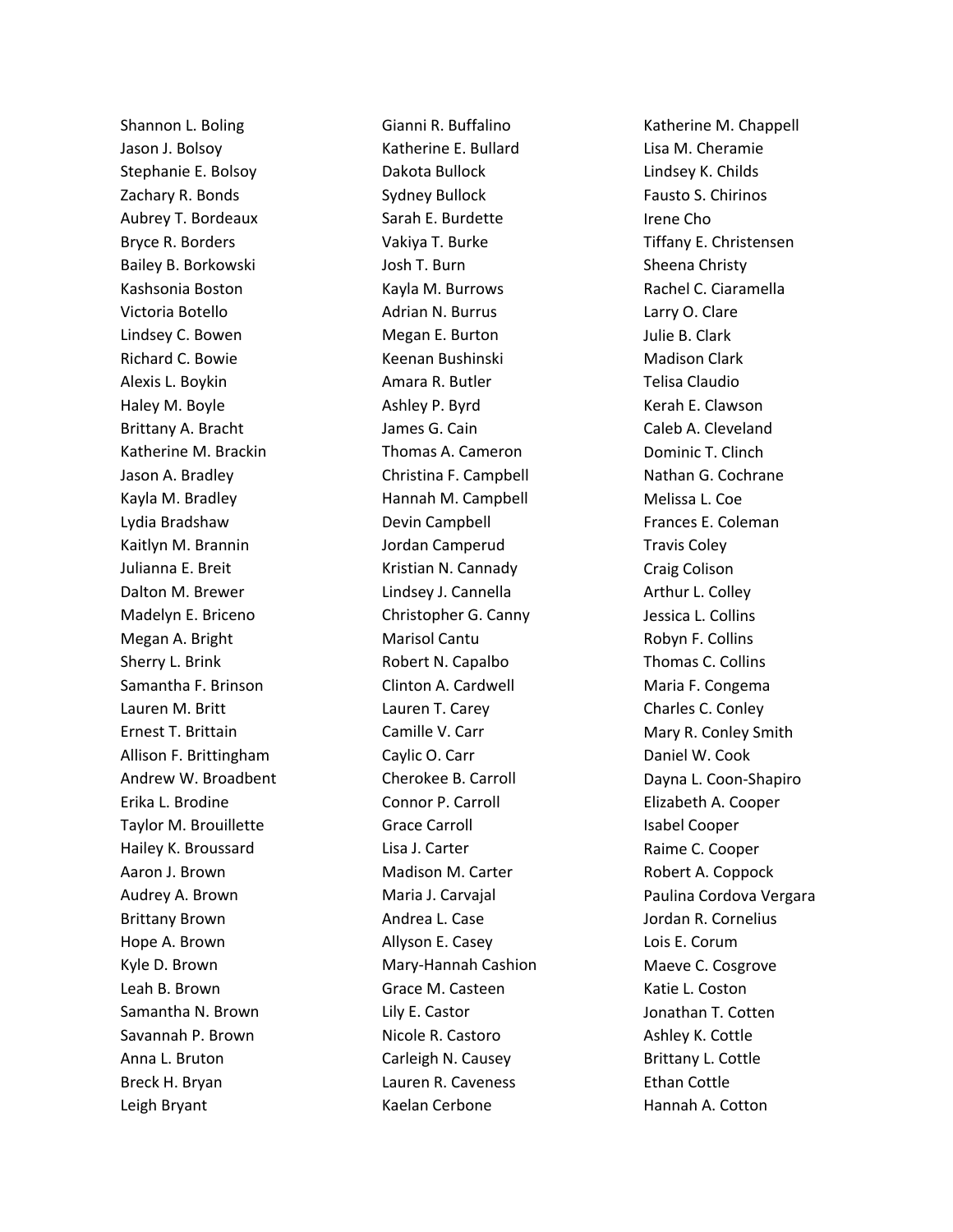Anna R. Courie Ashlyn G. Cowell Liam J. Coyle Christopher J. Craft Alex J. Creal Amber N. Creech Patrick B. Creech Mary Creech Cole M. Crenshaw Cameron M. Cribb Sean T. Crispi Jonathan M. Crosson Joseph G. Crowder Lucas C. Crowe Douglas A. Crowell Amber M. Crowley Irina Cucos Itzel Cuevas Carley A. Cumbo Kirstin L. Cummings Christian S. Cunningham Alayna V. Cunningham Kaidan Czesak Russell A. Daggett Coleman J. Daley Elizabeth Daley Dustin A. Daniels Erica Davies Alyssa Davis Ashley L. Davis Charles G. Davis Destiny D. Davis Dylan P. Davis Lucas P. Davis Michele A. Dean Asante J. Deas Mia G. Decarlo Shelley Delaney Benjamin L. Demartino Steven J. Demetrious Fallon M. Demonte James T. Dennis Briana N. Dennison

Samaria D. Dent Lucia E. Dentz Blum Nicole S. Derham Zachary M. Devantier Thomas M. Devetski Cory E. Devine Brittany L. Dickens Hannah M. Diehl Emily F. Dill Dana L. Dillard Haley B. Dillard Anna M. Diop James A. Dixon Huy . Doan Emily P. Doane Indigo B. Dougherty Bradley M. Doyle Ruse Drakulovski Kayla A. Drose Cierra L. Drueppel Griffin M. Dubensky Abigail L. Dubois Mary K. Dudley Danielle E. Duffy Caitlin E. Duggan Alexandra S. Duncan Shannon D. Dunlop McKenzie L. Dunlow Jason T. Dunn Mary-Katherine Dunn Alice Dunne Catherine L. Dupuis Catherine M. Durando Nicole E. Durham Rex C. Dutton Connor J. Dye Margaret R. East Karina M. Echevarria Cole D. Edens Rachel A. Edens Michael E. Edge Kayla N. Edwards Michael B. Edwards

Tonia D. Edwards Emma Edwards Jenel J. Egerer John Eichelberger Victoria Elder Sarah R. Eldridge Charles A. Elliott Carol E. Emory Brett H. Ennis Sarah M. Enriquez Luka M. Erkstam Jack Estep Meryl K. Estep Riley S. Estes Rebecca Estevan Grant W. Eubanks Adrian W. Evans Ashley N. Evans Sara E. Ezzell Shawn D. Faison Eydie Falkenhagen Lela K. Farrior Velma M. Farrior Jessica R. Fauquier Beatriz Faustino Kirby M. Fawcett Oscar M. Fawcett April N. Feinberg Victoria M. Fernandez-Boron James M. Ferreira Trayvon M. Ferrell Thomas J. Ferry Hannah S. Finch Kayla Findley Kimberly B. Finucan Ana M. Fish Iley N. Fisher Sally B. Fisher Cassidy M. Fitz-Randolph Alyssa Fizer Haley A. Flacks Caroline E. Flax Rachel Fleshman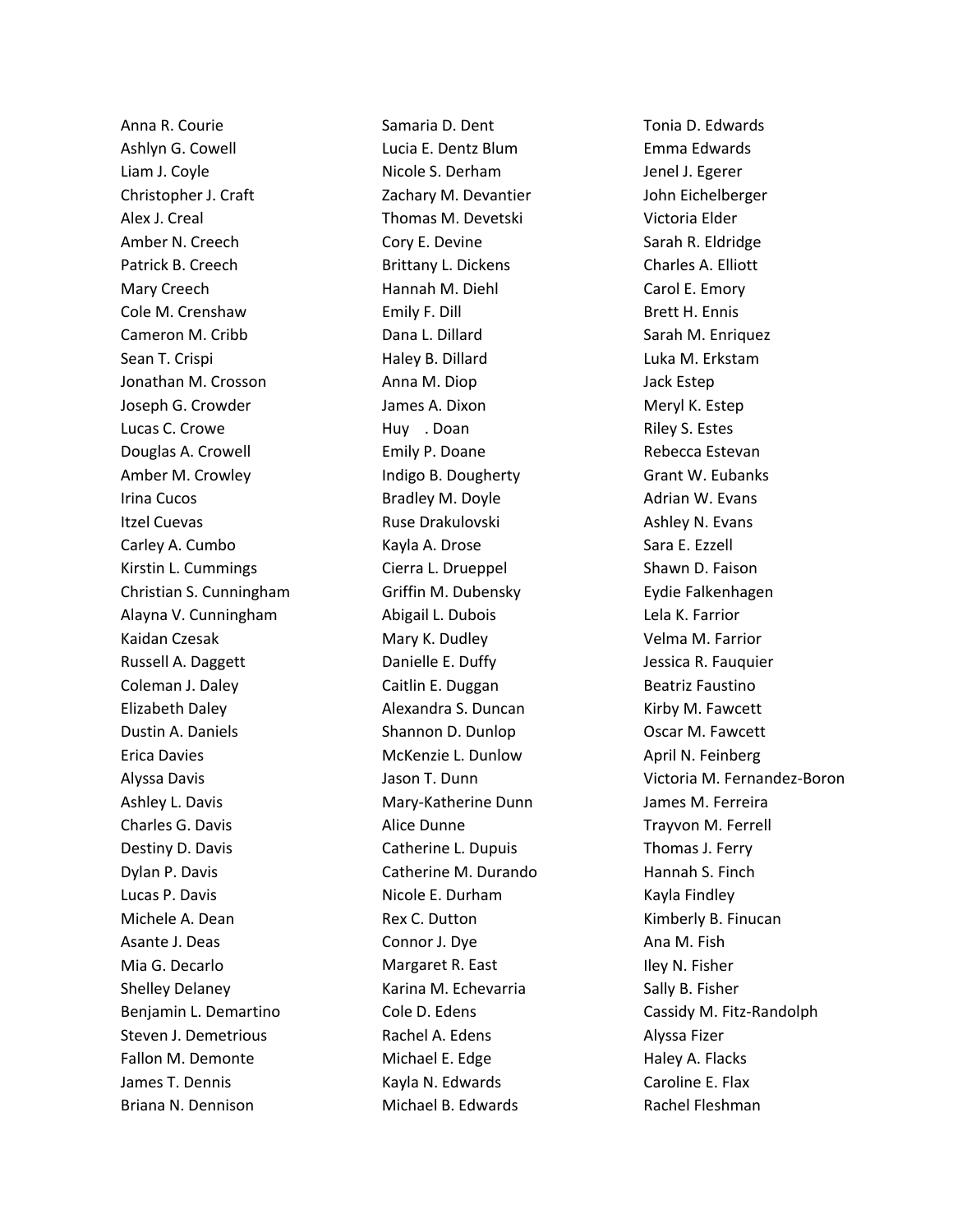Elizabeth M. Flora Margaret R. Flores Jarmaine L. Flowers Ella C. Floyd Evan Fogel Aaliyah M. Foor Jana R. Foote John M. Foster Lauren D. Foster Madison L. Fountain Kassidy R. Fowler Elizabeth G. Fox Samuel D. Fox Joanna R. Foxworth George S. Frady Matthew L. Francisco Kaeli Elizabeth Franko Michael A. Friant Olivia R. Fuelling Melanie L. Fuller Avana Fullerton Landen S. Furr Carson D. Futch Morgan Futrell Ian M. Gadow Westley T. Gaines Kayla M. Galla Meredith E. Gallagher Jonathan T. Gallagher Megan L. Galloway Cartelina M. Garcia Elena N. Garcia Griselda Garcia Emily Garcia-Perez Nicole R. Gardinier Stephanie L. Garland Victoria G. Garner Cristian Garnica Rubicelia Gasca Olivia S. Gasher Charles M. Gaskins Lauren E. Gasque Hannah E. Gastwirth

Julia V. Gates Aaron A. Gazca Kimberly Gazca Jessica L. Gebhardt Charles J. Gentry Jayne M. Gentry Cassie A. Gentry Caitlin A. George Justin T. George Mallory G. George Greg R. Germany Kristin A. Giacoman Madeline R. Gibson John C. Gideon Robert E. Gillespie Carolyn P. Gimenez-Rodriguez Whitney L. Glenn Emma G. Goch Rachel J. Godfrey Daniel T. Godin Nicole S. Godoy-Diaz Kenleigh A. Golder Christina A. Gonzalez Meagan E. Gonzalez Giovani Gonzalez Vazquez Sirina Goolbis Brenton M. Goss Bailey N. Graddon Andrea N. Granato Bailey A. Gray Isabella C. Greco Aislinn R. Greene Christopher C. Gregg Alyssa C. Griffin Christin H. Griffin Maya D. Griffin Wilbur D. Griffin Jared A. Griffin Kent A. Griffin Dylan I. Griffiths Arabella E. Grigley Scott F. Grima Isabella J. Grinley

Erika R. Grosnick Rachel A. Groves Daylon Grubb Mya R. Gruntfest Calleigh D. Gryder Grace E. Guarino Laura A. Gulsrud Brittany Gunter Elisa Gutierrez-Romero Nicholas R. Hagley Dante Vincent Hait Elizabeth A. Hait Jennifer L. Hales Bailey R. Hall Brittany R. Hall Grace E. Hall Jami A. Hall Jason R. Hall Meredith Hall Paul W. Hall Yvonne Hall Cheyenne M. Hall Daniel R. Halstead Clell H. Hamm Ronni R. Hammonds Valerie H. Hansen Lauryn Hardie Kayla D. Hardy Catherine E. Harley Tiffany R. Harmon Rachel C. Harris Tres W. Harris Cynthia A. Harrison Anna L. Hart Blake V. Hartley Micah Y. Hartley Jennifer J. Harvey Joshua R. Harvey Selina D. Harvey Brandon M. Haste Kyle Hatcher Colleen M. Hattingh Savanah L. Haug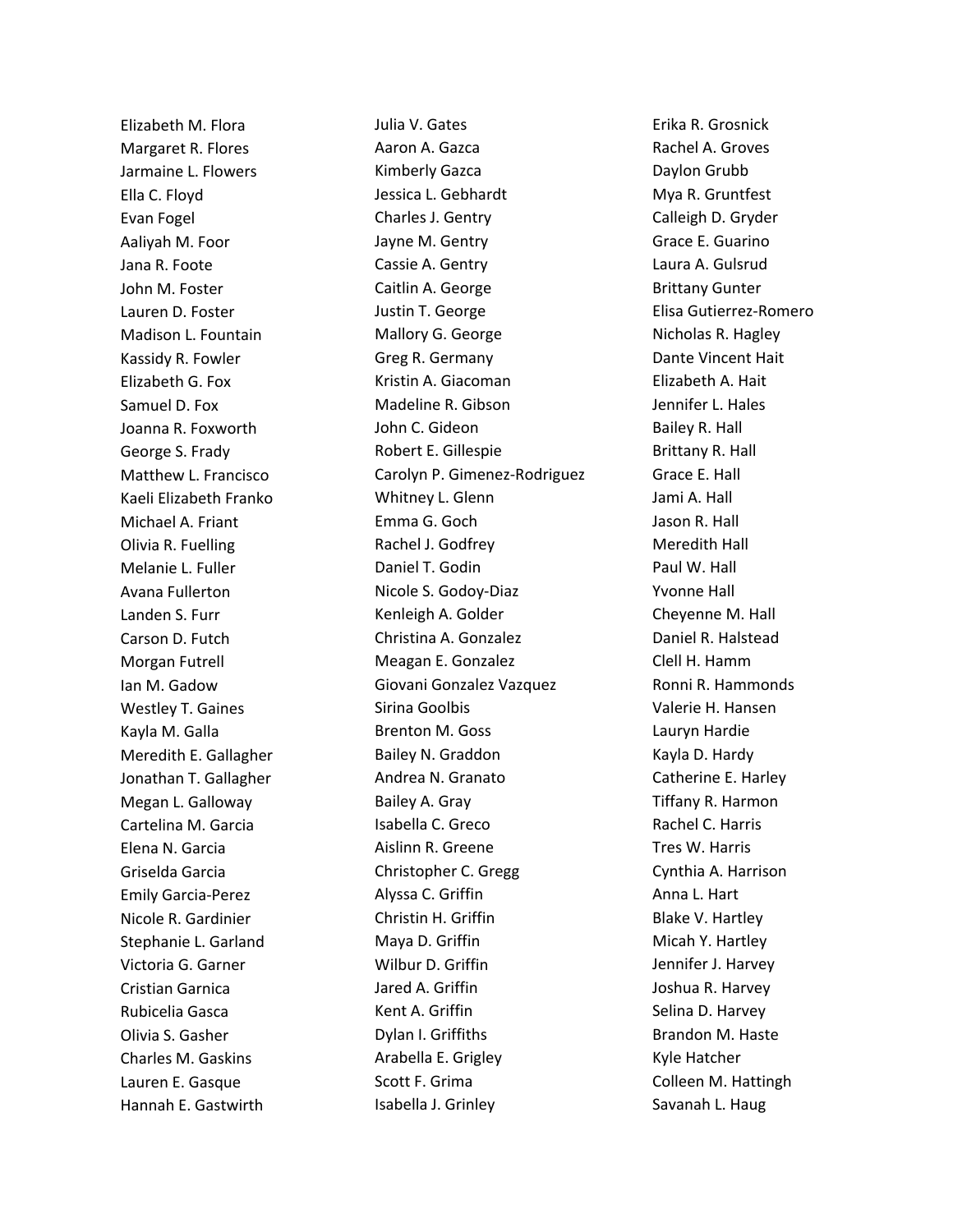Zachary Hauser Brianna M. Hayes Jacki L. Hayes Laura N. Hayes David C. Haynes Rogan S. Heath Brock Hedler Emma S. Hemingway Jade D. Henderson Jason C. Henderson Laura A. Hendrick Jenna M. Herbert Charles L. Hering Leticia Hernandez Nicole D. Hernandez Daniel Hernandez-Sosa Fawn E. Herring Sarah Z. Herring William B. Herring Sidney E. Hesmer Hilary N. Hesse Jolie S. Hessenflow Kathryn A. Hester Thomas Higgins Kevin R. Hildreth Helen M. Hill Nicholas J. Hill Grayson Z. Hill Madeline P. Hillenbrand Esmeralda L. Hinds William E. Hines Kaleb C. Hobbs Sarah R. Hodge Andrea K. Hoff Alexandra L. Hoffman Megan N. Holbrook Crystal M. Holden John P. Holden Cassie Holland Rachel N. Holley Karson M. Hollingsworth Bethany M. Honeycutt Alicia G. Horne

Micah D. Houghtalin Kaylen Howard Jesse M. Howard Tyler T. Huelsman Kelsea A. Hulin Veronica V. Hulin Charlotte G. Hunter Sarietta S. Hurd Emmalee E. Hutchinson Benjamin G. Hutsell Walter G. Hutsell Eric . Huvnh Jennifer M. Hyatt Chloe E. Hyder Athena N. Ickes Charlie Ipock Courtney N. Jackson Joshua L. Jackson Lauren A. Jackson Casey L. Jacobson Sheena M. James Donovan H. James Juan P. Jaramillo Hannah A. Jarman Kayla Jenkins Zachary Jimenez Pilar Jimenez Ava L. Johnson Charlie M. Johnson Christopher W. Johnson Fox R. Johnson Glenn N. Johnson Harrison J. Johnson Jacob A. Johnson Jonathan R. Johnson Michael Johnson Sarah A. Johnson Sherry L. Johnson Wyatt J. Johnson Zachary A. Johnson Jacob E. Johnson Campbell S. Johnston Alysha D. Jones

Heather D. Jones Jacob B. Jones Kimberly-Ann C. Jones Lauren F. Jones Miriam C. Jones Mitchell R. Jones Ellie G. Joplin Lindsay R. Jordan Magen E. Jordan Steven D. Jordan Theresa C. Joseph Derek R. Josler Gregory L. Joyner Renee E. Joynes Joshlynn C. Justad Anna L. Kandare Megan A. Kanzinger Erzsebet G. Kardos Amy J. Karns Sabrina U. Karras Anastasia Katris Maria Katris Valerie M. Kay Dillon F. Keane Lola G. Keifer Amelia M. Keith Christina G. Kelly Lauren E. Kelly Natalie M. Kelmer Mikayla P. Kenny Valerie L. Kenworthy Savannah H. Kerr April Kessler Anna E. Kightlinger Alaina J Kim Aislinn M. King Allison M. King Colby W. King Sebastian A. King Hannah L. Kleiner Ricki E. Klinedinst Stefanie M. Klinge William Kloiber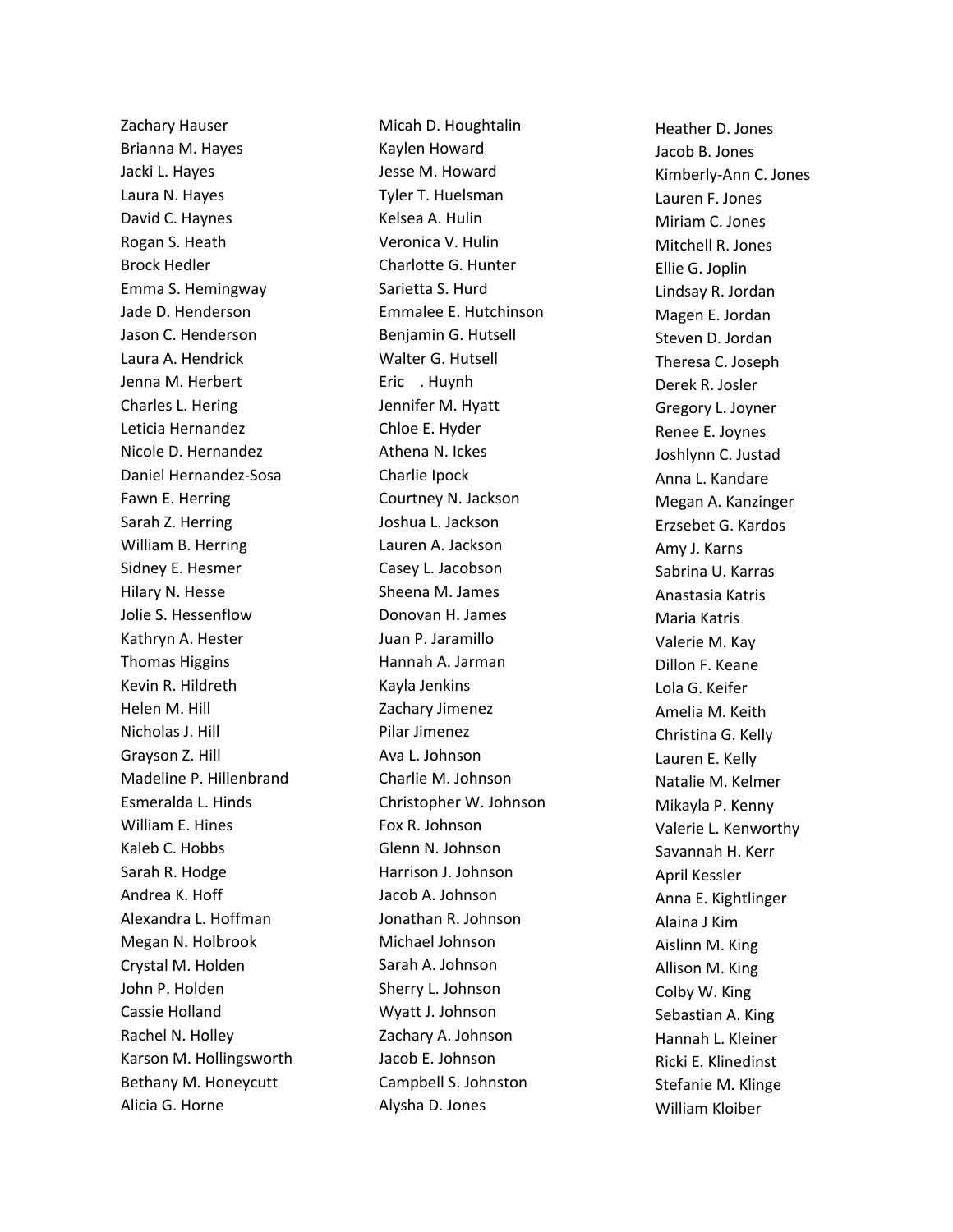Cassidy Klos Kelsey Knight Sydney M. Knox Zachary Koester Jaclyn L. Kostrzebski Cassandra C. Kowalski Nicole R. Kronengold Gabrielle B. Kronfeld Maddie F. Kubeck Madison K. Kunkel Lauren E. Labelle Sarah J. Lakota Dorothy G. Lamb Michael E. Lambert Jaclyn A. LaMonica Eleonora M. Landis Robert M. Landwher Megan P. Landwher Sarah E. Lane William W. Lang Laney S. Larkins Matthew M. Lashaw Levon Lau Jennifer L. Laun Trehonor B. Law Gina C. Lawless Lauren N. Lawrence Sherri H. Lawrence Dulcinea C. Lawson Alexa J. Lazarow Laura H. Le Jessica R. Lea Alexis S. Leary Deborah L. Lechtrecker Ethan Lee Amanda M. Lefler Blair N. Lefler Michelle N. Leinhauser-Edwards Samuel A. Leiviska Janna N. Levy Caroline G. Lewis Cole P. Lewis Haylee E. Lewis

Jane W. Lewis Kristin Lewis uinton A. Lewis Whitney M. Lewis Alec S. Liederbach Stephen A. Lind Angela Linehan Darbie J. Lisk Karley G. Little Payton C. Little Rebecca E. Lloyd Keylle C. Locklear Caroline L. Locklear Maria Lombardi Emily A. Long Kaitlynn N. Long Madison L. Long Claire Longshore Dulce E. Lopez Alayna G. Lorenzana Betty L. Loven Brooke A. Loven Connor A. Low Brandi G. Lowery Eric A. Lunau Cassidi M. Lynch Shannon N. Lytle-Faidy Cora A. Mabrey Gloria A. Macedo Michelle MacKay Bethany Maddison Tammy E. Maddox Liam M. Maguire Emily C. Mahn Emily J. Malott Rebecca M. Mandle Maria G. Mandujano Ethan V. Maneval Laura A. Manning Logan D. Manns Brian L. Mansfield Mignon Marais Roderick D. Marcum

Shannon B. Maready Megan N. Marguccio Gia Marinelli Jonathan T. Marino Rena J. Marrotta Jackson W. Marsh Canty L. Marshall Mikayla A. Marshall Candice P. Marshburn Arden G. Marsicano Dustin R. Martin Jordan D. Martin Katherine N. Martin Lucia Martin Megan C. Martin Thomas E. Martin Alexis M. Martindale Ana M. Martinez Isabella A. Mason Christian M. Masone Ashley R. Massengill Jessica L. Massie Danielle Matthews Meagan S. Matthews Jacelyn M. Matthias Caroline S. Maultsby Angelica G. May Rachel E. May Christina G. Mays Lauren M. Mazzola Mallory E. Mazzotta Milton C. McBryde Alicia M. McClary Bryanna S. McClendis Sage P. McCormick Justin S. McCotter MacKenna P. McCullen Sarah F. McCullough Mary A. McCullough Jacklynn K. McFadden Gavin T. McFadyen Caitlin M. McFee Laura McGann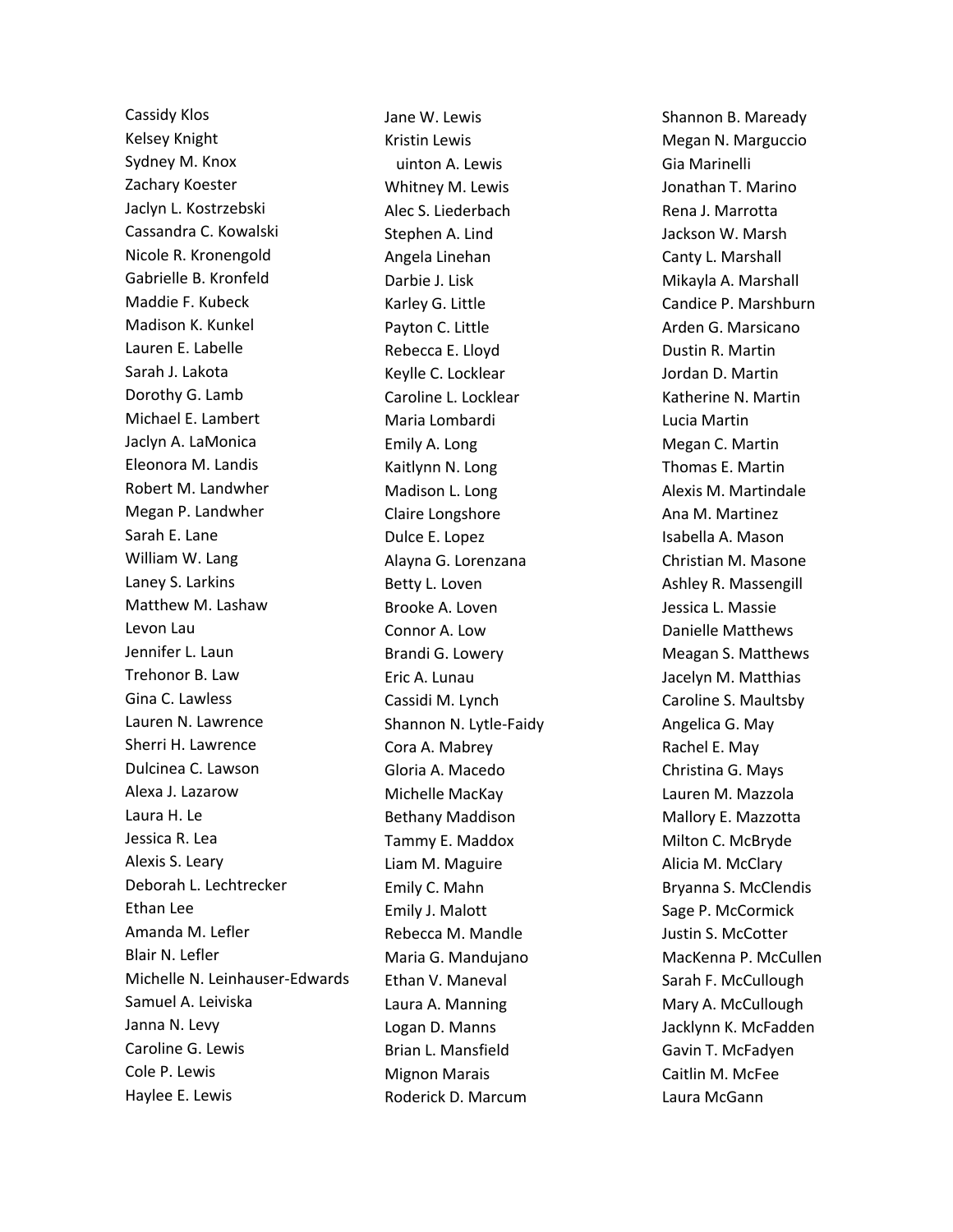Morgan A. McGhee Christian B. McGillewie Connor D. McGowan Christie R. McGuire Caylan J. McKay Ryan J. McKenna Brandon M. McLaughlin Rachel A. McLendon Lauren E. McMahon Tatiyona E. McNeil Ivey A. McNeill Alishia N. McPherson Sharajha T. Mc ueen Mary N. Mc uillan Kaylie M. McRostie Bradley Meadows Madigan L. Meagher Christian A. Medeiros Saul A. Medina Elizabeth G. Medlin Katherine M. Medlin Matteo J. Meehan Kayla M. Melville Jessica L. Mendiola Claudia G. Mendoza Lydia Merritt Kyle R. Messier Emma L. Messina Collin Metzel Noemi Meza Pantoja Artemio Meza-Pantoja Kristen B. Midgett Cody J. Miess Dylan C. Mihaly Jessica E. Mikulec Alexandra K. Miller Anna S. Miller Heather L. Miller Kaitlynn M. Miller Rachel M. Miller Ryan D. Miller Tracy-Ann M. Miller Jenna D. Milliken

Molly A. Milliken James H. Millis Katelyn L. Millis Alarie B. Mills El-Roi Mills Summerlin B. Mills Abigail M. Miner Bart S. Minton Krishna R. Mintz Martina F. Mirabito Christa M. Mitchell Lydia A. Mohrlock Terra L. Moody Amanda F. Moore Britney M. Moore Ronald A. Moore Sara E. Moore Taylor F. Moore Thomas C. Moore Amber N. Morales Giselle Moran Jamison T. Morgan Makayla C. Morgan William P. Morgan Funmilayo M. Moronfoye Haley L. Moroz James R. Morton Mindy A. Mullen Maddison Mullinax Alexandria D. Mullins Cai Cee N. Murgo Ana E. Murphy Hayley S. Murphy Robert M. Murphy Aleyah D. Murray Caitlin M. Musgrove Jeremy Mynes Scarlett M. Nabours Scott C. Naused Bradley M. Naylor Robyn B. Neill Jacob S. Nelson Teryl N Nelson

Rylea M. Nesmith Lucy I. Nestor-Dowling Samuel Newberry Chawaun C. Newkirk Jerealease L. Newkirk Lauryn M. Newman Jordan D. Newton Austin H. Nguyen John D. Nguyen Josiah K. Nguyen Hannah D. Niebauer Kirstin A. Nielsen Robert T. Niven Whitney C. Noble Terrence E. Nobles, III Keri M. Nolan Eleanor L. Nordeen Mitchell R. Norman Jarrod Norris Jessica V. Nutt Joseph P. O Malley Matthew S. Oates Jeanette Obelenus William C. Oday Lauren N. Orchard Lula P. Ormsby Valentin J. Ortiz Ashleigh H. Ost Grace P. Ostrosky Hugh H. Overman Emma K. Pace Margaret E. Pace Thomas W. Pace Ashleigh M. Padgett Khristian M. Palmer Jacob M. Palumbo Yesenia A. Parada Ochoa Tanner Pare London H. Parish Christopher L. Parker Jasmine C. Parker Veronica K. Parker Laura E. Parks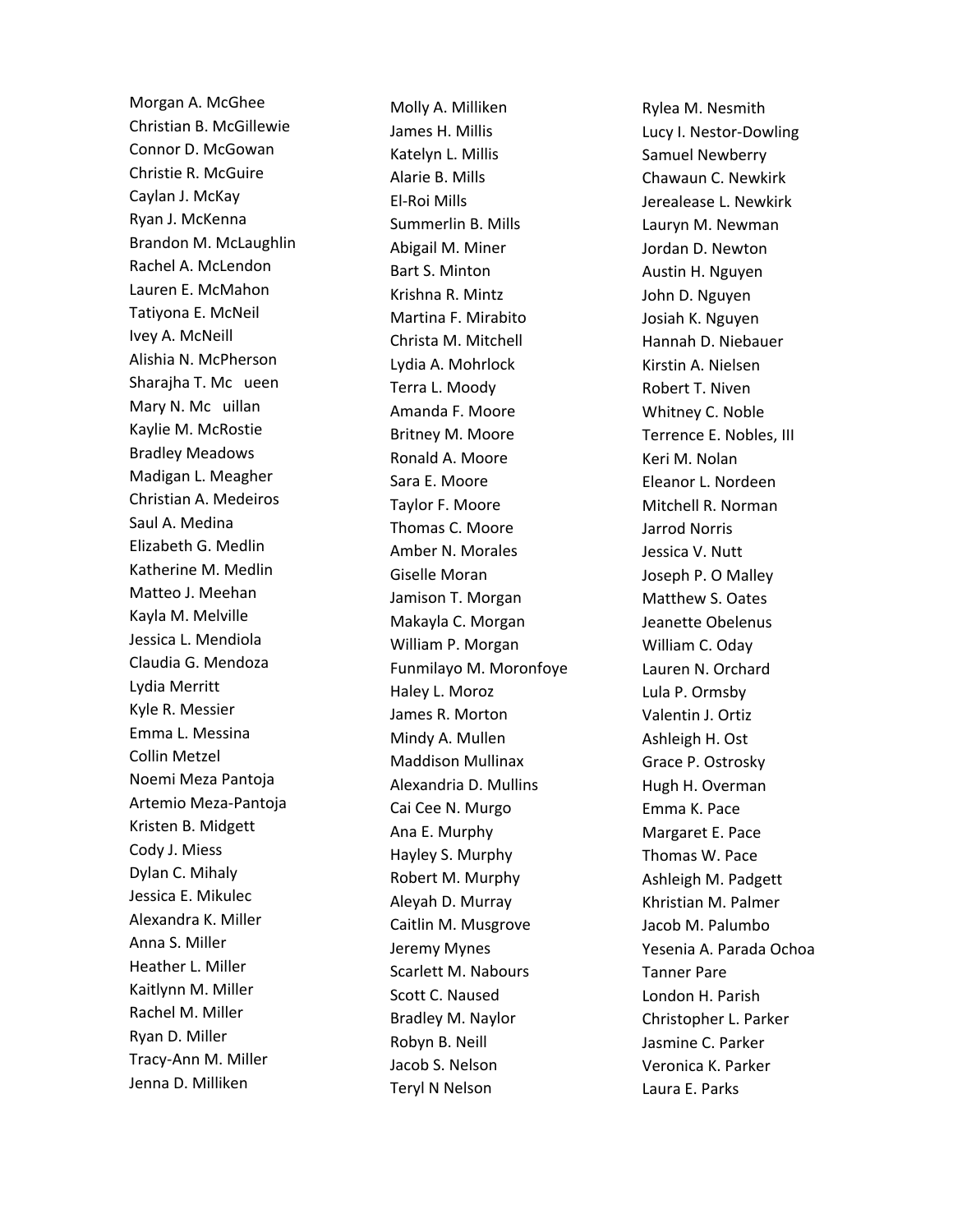Hailey M. Parnell Lina S. Parra-Rueda Kristin N. Parrish Samantha R. Parsons Hannah A. Patrick Hunter J. Patrick Caitlin N. Patterson Cassie M. Patti Lincoln H. Paulson Jennifer L. Pawlowski Cassidy E. Payne Christian C. Pearson Kwanisha S. Pearson Matthew W. Pearson Robert E. Peele Gregory H. Peeler Sarah D. Peeples Mitch Pellerin Alejandro J. Perez Escalante Gabriela Perez Ramirez Lanesha J. Perry Brittney A. Peters Bailey E. Peterson Stephanie M. Peyton Gabriella A. Pfeiffer Christopher M. Pflumm Nijah M. Phillip Deanna B. Phillips Jordin A. Phillips Reece D. Phillips Jessica L. Pia Allison J. Piantanida Darlene M. Piantedosi Donita L. Pickett Kaitlyn M. Pier Savannah R. Pierce Kamran Pigford Joanna W. Pike Adrian M. Pinder Jason T. Piterniak Zachary R. Pitts Emma Pleasants James F. Plott

Emma Poindexter Brandon D. Pondo Taylor Ponti Miller R. Pope Delaney L. Popella Casey B. Postema Natalie M. Potter Kate B. Pottle Robert Power Hannah G. Pralle Regina A. Prebel Kimberly A. Prenda Cynthia N. Pressley Makenna M. Preville Hannah Price Sharron J. Price Alexa R. Prieto Elizabeth Prieto Conejo Sara M. Pritt Emma J. Privette Maxwell J. Pugh Samuel . Purcell Cameron L. Purnsley Leonard D. uick Makayla uinn Jennifer Raczak Mark A. Radcliff Tyler E. Radcliff Brooke A. Ragan Heriberto Ramirez Lindsey Ramirez Andrew Ramos Emili Y. Ramos-Gomez Omar M. Rashash Katherine F. Rasmussen Jameson G. Ray Kristen A. Raynor Brooke M. Reavis Alexander H. Redmond Deborah K. Reece Megan L. Reece Jamie C. Region Jenna R. Register

Hannah P. Reisinger Kayla Reney Chelsey A. Rey Efrain M. Ribot Madison O. Rice Thomas P. Rich Garrett J. Richards Emilie L. Richardson Kaylee M. Richardson Alicia C. Riggs Conner M. Riggs Kaitlyn N. Risley Holden T. Rivenbark Antoine L. Roach Griffin J. Roberts John S. Roberts Michael J. Roberts Kelsey Robertson Raymond T. Robinson Kim M. Rode Elliott T. Rodgers Amber L. Rodriguez Brianna K. Rodriguez Felix J. Rodriguez Michelle N. Rodriguez Lane A. Roe Dakota L. Rogers Dennis R. Rogers William T. Rogers Mayrani E. Romero-Gallardo Megan Roof Edward J. Rooke Jason Rooker Makaylin K. Rosa Benjamin H. Rose Jonathan R. Rosenthal Bailey E. Roth Meghan M. Rowley Richard C. Royal Desiree A. Rozell Connie O. Ruales Jennifer E. Rudisill Alexis H. Russell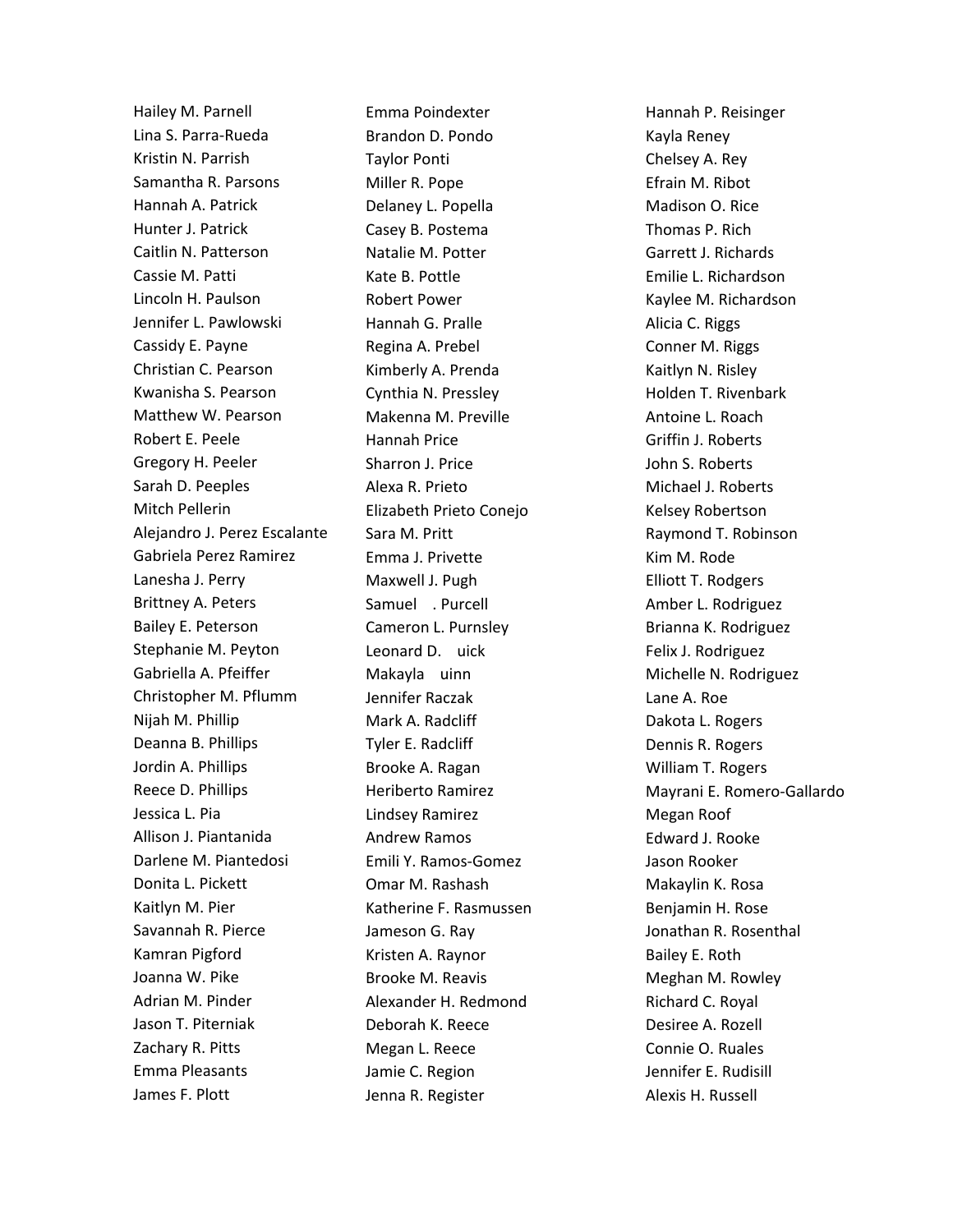Alyssa Russell David M. Russo Joseph D. Sabetti Benjamin L. Sahlie Stephanie J. Salcido Jacob D. Samuels Griselda Sanchez Yara I. Sanchez Lizbet Sanchez Parada Graciela Sanchez Vega Kededra S. Sanders Cameron G. Sanderson Leanna K. Sandoval Juan C. Santiago-Garcia Michael S. Santo Olivia K. Santo Gabrielle A. Santos Karigan M. Sapp Emily R. Savino Judah F. Scarlett Julianna R. Scavullo Bobbie-Jean L. Schambers Marisa Y. Schechter Jakub Schicker Austen E. Schindler Samantha J. Schirtzinger Baley R. Schlink Marie L. Schmid Jenevieve C. Schmitz Peter W. Schmitz Erica L. Schneller Casey D. Schoenfeldt Jacob L. Schott Markus B. Schroeder Brenda L. Schwartz Cassie N. Schwisow Kathryn C. Scott Shanasa R. Scott Modesty A. Seabrook Trinetta A. Seabrook Sara Sealey Rhiannon H. See Andrew T. Seigel

Mikayla L. Seivers Matthew Senter Kylie R. Severino Narges Shafiee Shakib Emma G. Shannon Nicola A. Sharp Allison G. Sheets Shannon Shemwell Kayla D. Shepard Eliza . Shepherd Laine Sherman Cayla D. Sherrill Sarah Shinn Michelle L. Shogi Dashaniq C. Sidbury Rianne G. Siegel Joseph N. Sigman Melissa P. Sigmon Jessica Sihler Colin P. Sikora Lori B. Simme Skylar M. Simmons Daniel E. Sisco Austin M. Sizemore Rachael E. Skerkis Alyson M. Smith Brayden R. Smith Grayson Smith Joanne M. Smith Landon M. Smith Michaela L. Smith Nathan A. Smith Sheri S. Smith Tyler A. Smith Amelia M. Smith Clayton B. Smith Harrison L. Smith Maggie B. Smith Maria I. Smith Jonathon W. Smith Madison J. Snyder Katie M. Sobczak Kathryn D. Soderman

Jenna A. Sofield Jane F. Sokoloski Travis J. Souza Kenneth Sowers Melissa E. Sparkman Breona L. Spaulding Jennifer M. Speaker Dylan J. Spence Nicole L. Spencer Peyton R. St. Leger Hannah G. Stafford Marianna V. Staks Natasha Staley Wyatt Stamm Emma J. Stansell Elizabeth C. Stanton Heidi L. Stauffer McDonald Yana S. Steele Latoya K. Stephens Amanda K. Stevens Talia F. Stier Heather E. Stinson Janelle K. Stone Ashton P. Strickland Caroline J. Strickland Kelly M. Strickland Victoria K. Strickland Ellen-Marie Strickland Amanda J. Strombeck Summer D. Strong Steven K. Strouse Leslie J. Stylc Gemma L. Suarez Guillermo F. Suarez Velasquez Ethane M. Sullivan Julia H. Sullivan Amanda J. Surratt Isabella B. Sutkovs Keeana L. Sutton Cletus C. Swinson, Jr. Caroline R. Szakasits Caroline M. Taffer Vanessa L. Tart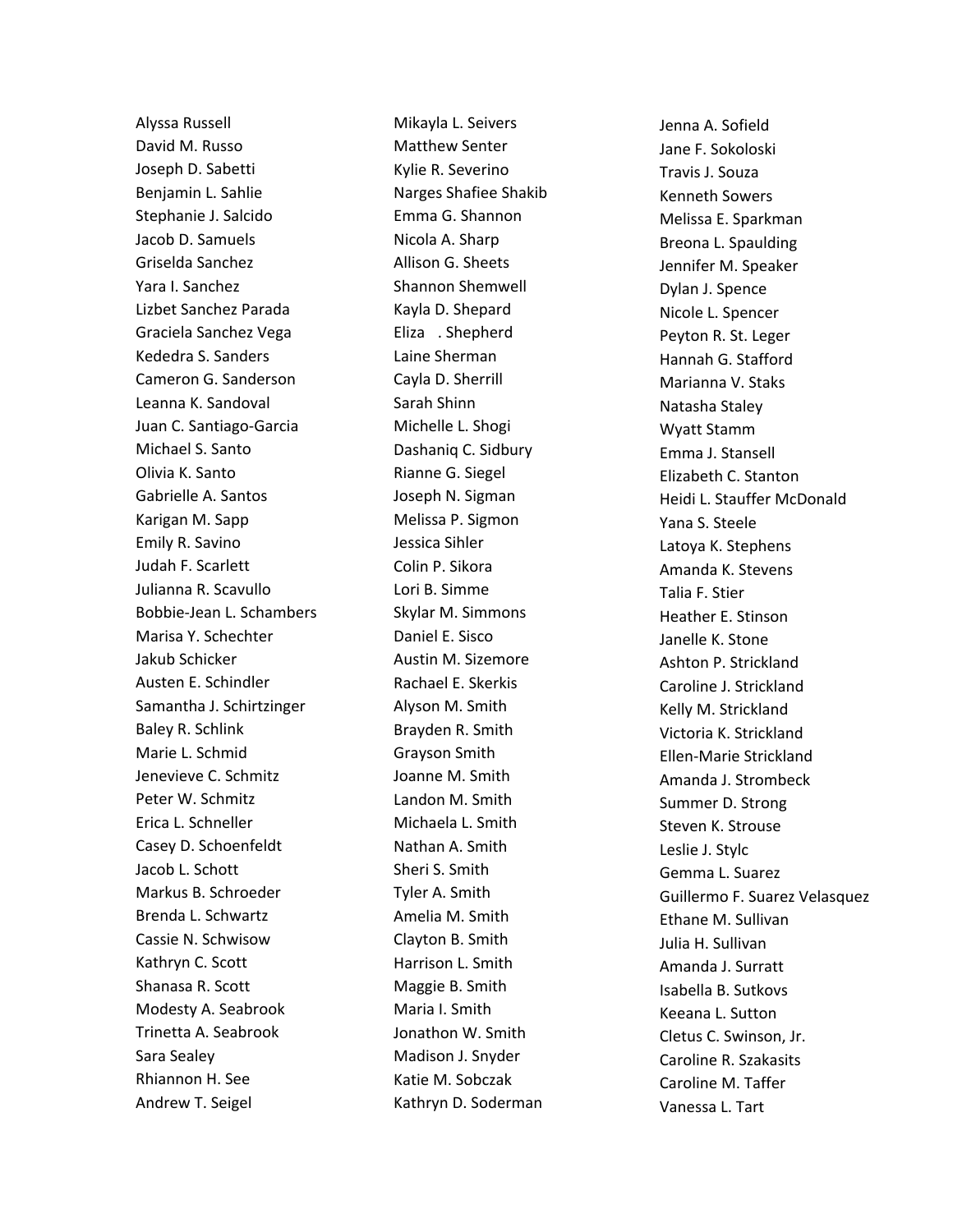Carson O. Taylor Cassie E. Taylor Erin C. Taylor Madelyn Taylor Amelia J. Teachey-Jackson Loryn G. Teague Conner O. Teal Nicole E. Tetrault Jainy L. Teuchtler Gracen M. Thaxter Ashley B. Thomas Kayla W. Thomas Pamela Y. Thomas Katelyn B. Thomason Heather N. Thompson Kathryn M. Thompson Laurence J. Thompson Logan A. Thompson Logan A. Thumm Sarah K. Tibbetts Brendan J. Tierney Kiara K. Tifft David L. Timken Chandler Tingle Courtney H. Tipton Betty C. Tisdale Alexandra Tolotti Nicholas D. Torchio Kyle M. Torok Le Dang Khoa Trang Le Tien Si Trang Joshua L. Trantham Sandra E. Trejos Heather R. Tripp Kaitlyn A. Trivette Hannah C. Trombley Halcyon E. Turlik Crystyle Turner Brandon C. Tuthill Lindsey R. Tyler Natalie N. Tyner Chelsea M. Ueltzen Anthony J. Urban

Viviana Urena George Mary G. Ussary Brooke T. Valeu Bethany M. Van Niel Emily M. Vancore Charles A. Vanderford MacKenzie B. Vanhoose Lindsay Vasaturo Lina V. Vasquez Tanessa E. Vavra Fernando R. Vazquez Megan E. Vensland Skylar M. Venters Mariana M. Vergara Valerie J. Verno Theresa R. Verry Dahlia M. Vervier Grisha Villeda Lily M. Villines James E. Visconti Briana E. Vreuls Andrew V. Vrooman Shenita Y. Waddell-Daniels Emma A. Wagner Sarah Wagner Sydney Wagner Matthias Walch Brittany M. Walker Denisi M. Walker John C. Walker Kelsey E. Walker Scott T. Wallace Cody A. Wallis Lisa F. Walsh Abby R. Walsh Alexis L. Walsh Hayden T. Walsh Jennifer M. Walz Mary K. Wang Rebecca H. Wapner Brittany S. Ward Grace E. Ward Kayla M. Ward

Griffith M. Waren Connor S. Warnick Logan L. Warren Coralie R. Warren Samantha T. Warwick Cameron W. Washburn Shelia H. Washington Aaron R. Watters Amelia R. Watts Bailey A. Watts Melissa L. Webb Luke A. Webster Edward P. Wehinger Emma Werkiser David B. West Brian K. Westbrook Alex T. Wexler-Gutsin Dylan Whaley Tonya H. Whaley Shane A. Whaley Courtney L. Wheeler Christina M. Wheelock John White Victoria L. White Kathryn R. Whiteley Tyler P. Whitford Lindan D. Wierse Brian A. Wiggins Sarah M. Wiland Tiffiney S. Wilbur Lindsey H. Wilcox Savanna Wilcox Nicholas K. Wilkinson Angela M. Williams Brock R. Williams Catherine M. Williams Haley M. Williams John M. Williams Lamya C. Williams MacKenzie M. Williams Marissa A. Williams Alston D. Williams David R. Williams